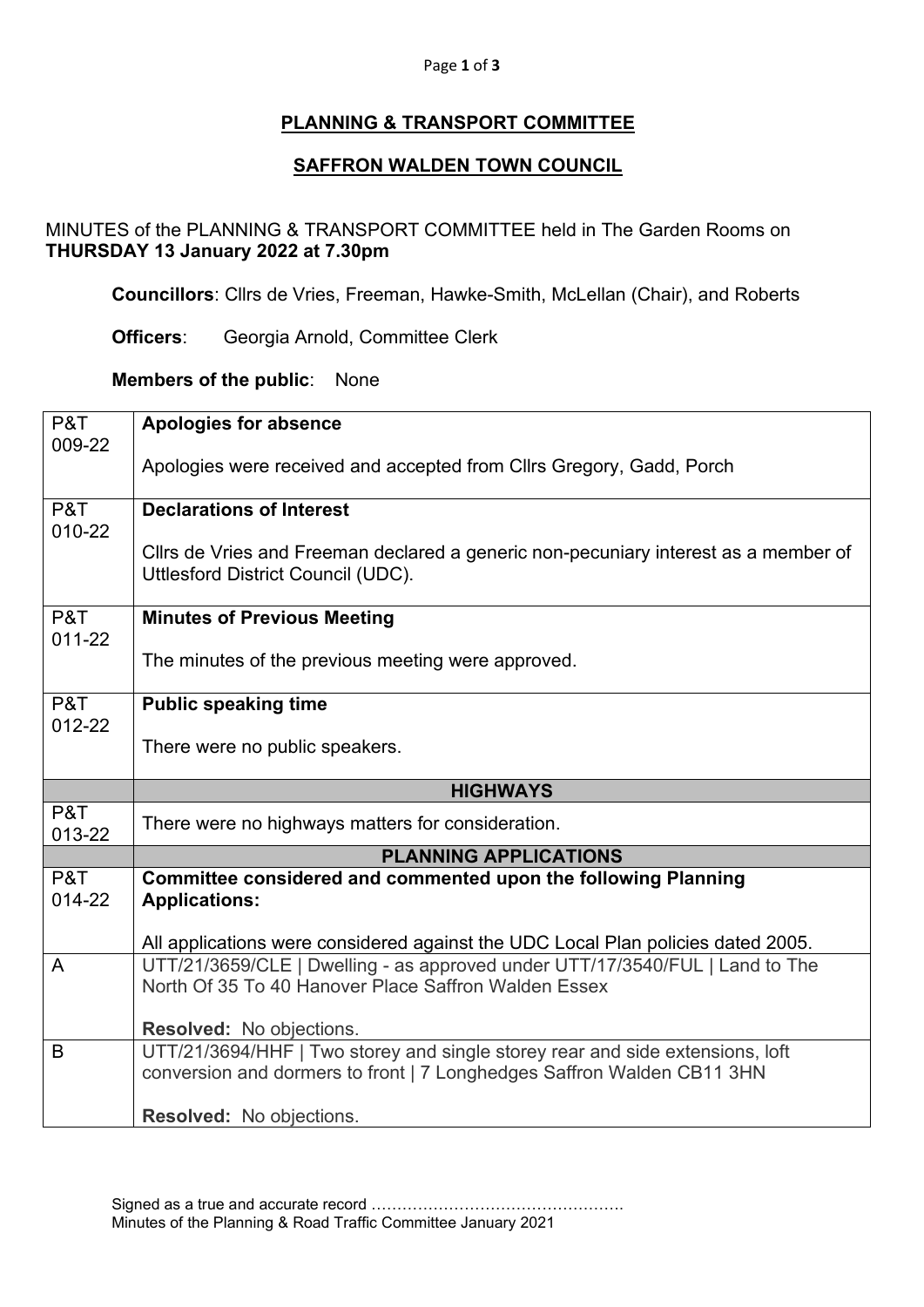| $\mathsf{C}$ | UTT/21/3687/HHF   Single storey porch extension   3 Church Field Saffron Walden                                                                                         |
|--------------|-------------------------------------------------------------------------------------------------------------------------------------------------------------------------|
|              | <b>CB11 4BG</b>                                                                                                                                                         |
|              | <b>Resolved:</b> No objections.                                                                                                                                         |
|              |                                                                                                                                                                         |
| D            | UTT/21/3716/DOC   Application to discharge condition 3 (parking) attached to                                                                                            |
|              | UTT/21/2916/HHF.   4 Ross Close Saffron Walden Essex CB11 4AY                                                                                                           |
|              | Resolved: No objections.                                                                                                                                                |
| E            | McCarthy Stone, Care Homes next to Linden Homes site -                                                                                                                  |
|              |                                                                                                                                                                         |
|              | UTT/21/3764/DOC   Application to discharge condition 1 (Construction Management<br>Plan) and 5 (Site Investigation Report) attached to UTT/21/2465/DFO.   Land South Of |
|              | <b>Radwinter Road Radwinter Road Saffron Walden Essex</b>                                                                                                               |
|              |                                                                                                                                                                         |
|              | <b>Resolved:</b> No objections, providing UDC have no issues.                                                                                                           |
| F            | McCarthy Stone, Care Homes next to Linden Homes site -                                                                                                                  |
|              | UTT/21/3763/DOC   Application to discharge condition 4 (surface water drainage                                                                                          |
|              | scheme), 5 (offsite flooding), 6 (maintenance plan), 19 (Construction Method                                                                                            |
|              | Statement), 20 (water pollution control) and 21 (foul water strategy) attached to                                                                                       |
|              | UTT/17/3426/OP (approved under Appeal APP/C1570/W/19/3227368 - Appeal A)  <br>Land South Of Radwinter Road Radwinter Road Saffron Walden Essex                          |
|              |                                                                                                                                                                         |
|              | Resolved: No objections, providing UDC have no issues.                                                                                                                  |
| G            | UTT/21/3559/HHF   Proposed single storey extension   14 Artisans Dwellings Tanners                                                                                      |
|              | Way Saffron Walden CB10 1LW                                                                                                                                             |
|              | <b>Resolved:</b> No objections.                                                                                                                                         |
| H            | UTT/22/0017/DOC   Application to discharge condition 5 (Sound insulation scheme)                                                                                        |
|              | attached to UTT/20/2815/FUL Acoustic Improvements Proposals   Boys British School                                                                                       |
|              | East Street Saffron Walden CB10 1LS                                                                                                                                     |
|              | <b>Resolved:</b> No objections                                                                                                                                          |
|              | UTT/21/3794/PDE   Proposed single storey rear extension - extending 5m from rear                                                                                        |
|              | wall, maximum height 3m and height to eaves 2.4m   22 Crabtrees Saffron Walden                                                                                          |
|              | Essex CB11 3BH                                                                                                                                                          |
|              | <b>Resolved:</b> No objections, providing Place Services have no issues.                                                                                                |
| J            | UTT/21/3653/LB   Proposed replacement and re-positioning of all AC Condenser units                                                                                      |
|              | to ground and first floors and placement of 2 no. Condenser units externally to rear roof                                                                               |
|              | with a roof access hatch and edge protection.   9 Market Walk Saffron Walden CB10<br>1JZ                                                                                |
|              | Resolved: No objections, providing Place Services have no issues.                                                                                                       |
| K            | UTT/21/3652/FUL   Proposed replacement and re-positioning of all AC Condenser                                                                                           |
|              | units to ground and first floors and placement of 2 no. Condenser units externally to                                                                                   |
|              | rear roof with a roof access hatch and edge protection.   9 Market Walk Saffron Walden                                                                                  |
|              | <b>CB10 1JZ</b><br>Resolved: No objections, providing Place Services have no issues.                                                                                    |
|              |                                                                                                                                                                         |

Signed as a true and accurate record …………………………………………. Minutes of the Planning & Road Traffic Committee January 2021